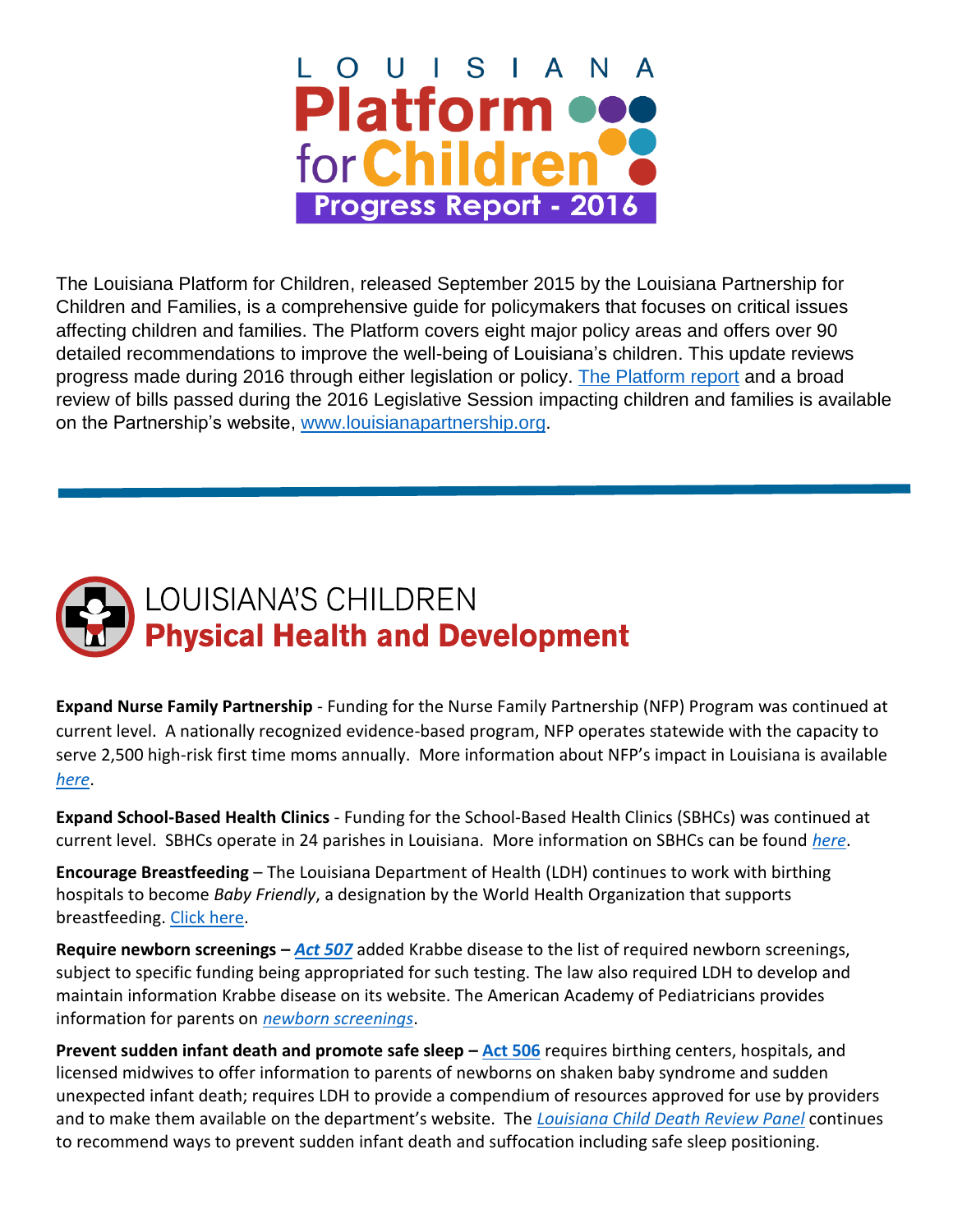

**Continue oversight of early education** – The *[Early Childhood Care and Education \(ECCE\) Advisory Council](http://www.louisianabelieves.com/docs/default-source/early-childhood/early-childhood-care-and-education-(ecce)-advisory-council-overview.pdf?sfvrsn=4)* receives regular *[updates](https://www.louisianabelieves.com/resources/library/lead-agencies)* on the transition of the Child Care Block Grant from Department of Children and Family Services (DCFS) to the Louisiana Department of Education (LDOE) and also on the status of the new childcare accountability system.

**Provide access to child care for low-income working families and families with special needs** – The Board of Elementary and Secondary Education (BESE) approved reducing weekly work requirements for the Child Care Assistance Program (CCAP) from 30 hours to 20 hours per week. CCAP is the only program that assists lowincome working parents to pay for child care. The work requirement was reduced to 15 hours for parents of children with disabilities and for parents attending school. More information on the rule change can be found *[here.](http://www.boarddocs.com/la/bese/Board.nsf/files/ACBSRN73F53E/$file/AGII_5.2_July_ECCE_Aug_2016.pdf)*

**Enact criminal penalties for illegal operation of child care business –** *[Act 411](http://www.legis.la.gov/legis/BillInfo.aspx?i=228908)* created the crime of unlawful operation of a child care center and *[Act 659](http://www.legis.la.gov/legis/BillInfo.aspx?i=229163)* provided penalties for operating without a valid license.

**Maintain the network of Child Care Resource and Referral Agencies** – LDOE *[State Child Care Plan](https://www.acf.hhs.gov/sites/default/files/occ/louisiana_stplan_pdf_2016.pdf)* continued funding for the CCRR agencies. This *[map](http://www.louisianabelieves.com/docs/default-source/early-childhood/early-childhood-map---child-care-resource.pdf?sfvrsn=24)* provides contact information for the CCRR by parish.

**Continue mental health consultation for child care/early learning centers** – LDOE expanded the use of *[mental health consultation](http://www.qrslouisiana.org/child-care-providers/child-care-center-mental-health-consultation)* recognizing the critical need for social-emotional supports for very young children and their teachers.



**Monitor transition from Magellan to Bayou Health, now Healthy Louisiana** – The Louisiana *[Children's Cabinet](http://gov.louisiana.gov/page/childrens-cabinet)  [Advisory Council](http://gov.louisiana.gov/page/childrens-cabinet)* receives regular updates on the *[transition](http://dhh.louisiana.gov/index.cfm/page/2267)* effort.



**Restore Early Steps eligibility criteria** – Funding for existing *[Early Steps](http://ldh.louisiana.gov/index.cfm/page/139/n/139)* programming was continued but additional funding to restore eligibility criteria was not appropriated.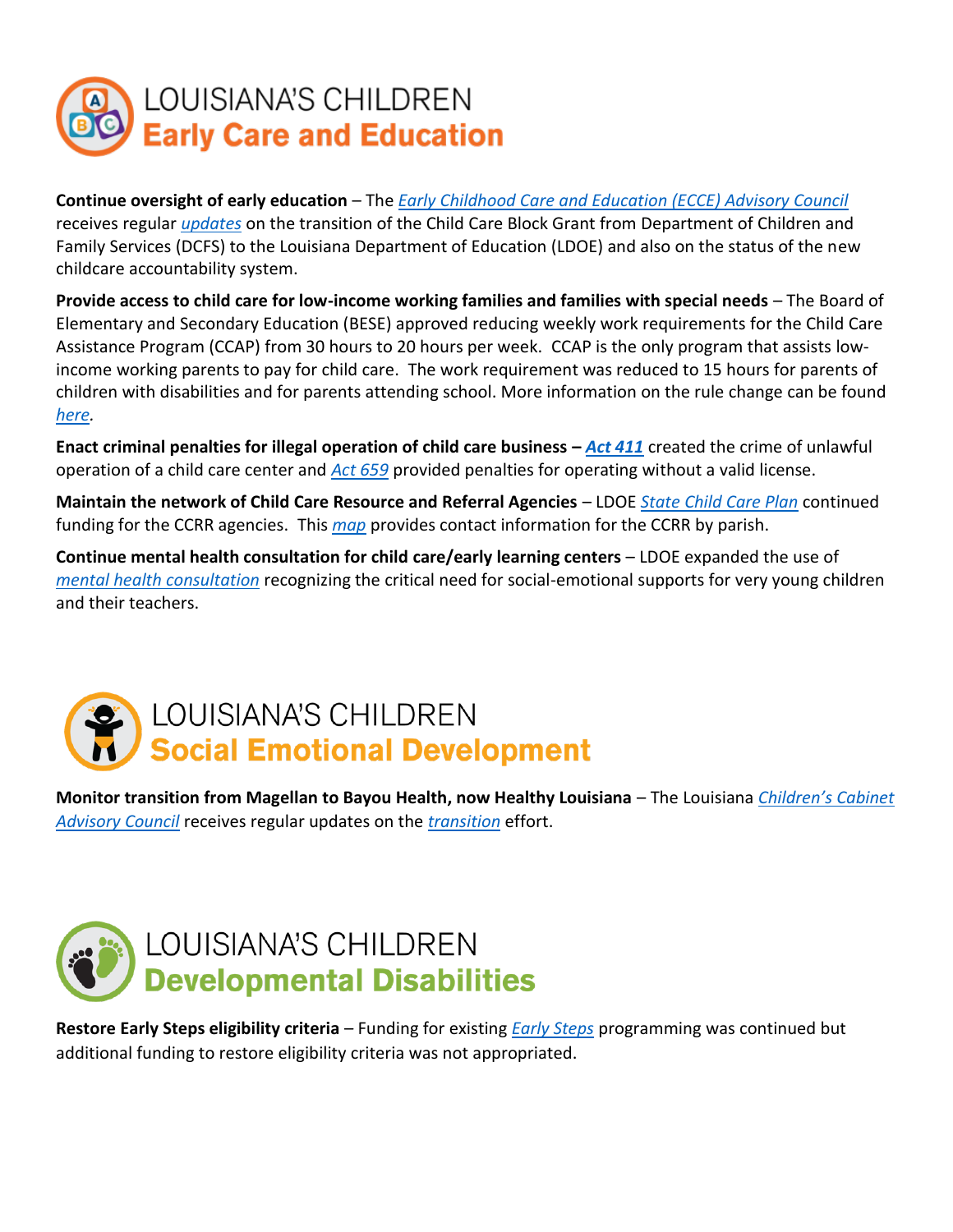

**Ensure a skilled and culturally competent child welfare workforce –** *[Act 90](http://www.legis.la.gov/legis/BillInfo.aspx?s=16RS&b=HB475&sbi=y)* reorganizes DCFS to include the Division of Child Welfare and Division of Family Support

**Restore funding for youth aging out of foster care -** *[HCR 94](http://www.legis.la.gov/legis/ViewDocument.aspx?d=1006911)* continues the Task Force on Youth Aging Out of Foster Care through July 2017 to study and explore policy and financing options for programming foster care youth ages 18 – 21.

**Provide funding for foster care and adoption services –** *[Act 117](http://www.legis.la.gov/legis/BillInfo.aspx?i=229339)* created the Foster Care and Permanence Task Force to make recommendations to the governor and legislature on best practices for achieving permanency for children in foster care.

**Continue state support for Court Appointed Special Advocates (CASA)** – Funding for CASA programming was continued. More information on CASA can be found *[here](https://www.lasc.org/court_managed_prog/CASA.asp)*.



**Raise the age of juvenile jurisdiction to age 17 –** *[Act 501](http://www.legis.la.gov/legis/BillInfo.aspx?s=16RS&b=SB324&sbi=y)* moves 17 year olds from adult to juvenile prisons, effective July 1, 2018 and charges the LA *[Juvenile Jurisdiction Planning and Implementation Committee](https://www.legis.la.gov/legis/BoardMembers.aspx?boardId=1017)* with developing the plan for implementation.

**Right size juvenile prisons –** *[Act 499](http://www.legis.la.gov/legis/BillInfo.aspx?s=16RS&b=SB301&sbi=y)* seeks to reduce over-reliance on confinement by requiring additional data from the Office of Juvenile Justice (OJJ), reducing the maximum time children can be held in secure detention for contempt charges, reducing the time a child can spend on probation for a misdemeanor offense, and establishing timeframes for contradictory hearings in certain circumstances.

**Develop pathways out of the juvenile justice system**  $-\text{Act } 617$ **) created the Safe and Fair Return Act,** requiring in-person review hearings to ensure child is receiving necessary treatment and services. Because there is no administrative parole system for juveniles, this act provides for regular opportunities for the judge to review the child's case and consider the possibility of early release onto parole supervision.

**Provide high quality education –** *[Act 500](https://www.legis.la.gov/legis/BillInfo.aspx?s=16RS&b=SB303&sbi=y)* added OJJ to state and district accountability program and provided for OJJ to be considered a parish school board for data collection and development of pupil progression plans. The law also created the mutual accountability team to design a "report card" for OJJ schools.

**Promote positive behavioral supports in schools –** *[Act 522](https://www.legis.la.gov/legis/BillInfo.aspx?s=16RS&b=SB317&sbi=y)* revised existing law on seclusion and restraint of students with disabilities and created Advisory Council on Student Behavior and Discipline to advise BESE and LDOE regarding best practices in providing support to public school governing authorities in the adoption and implementation of school student behavior and discipline plans.